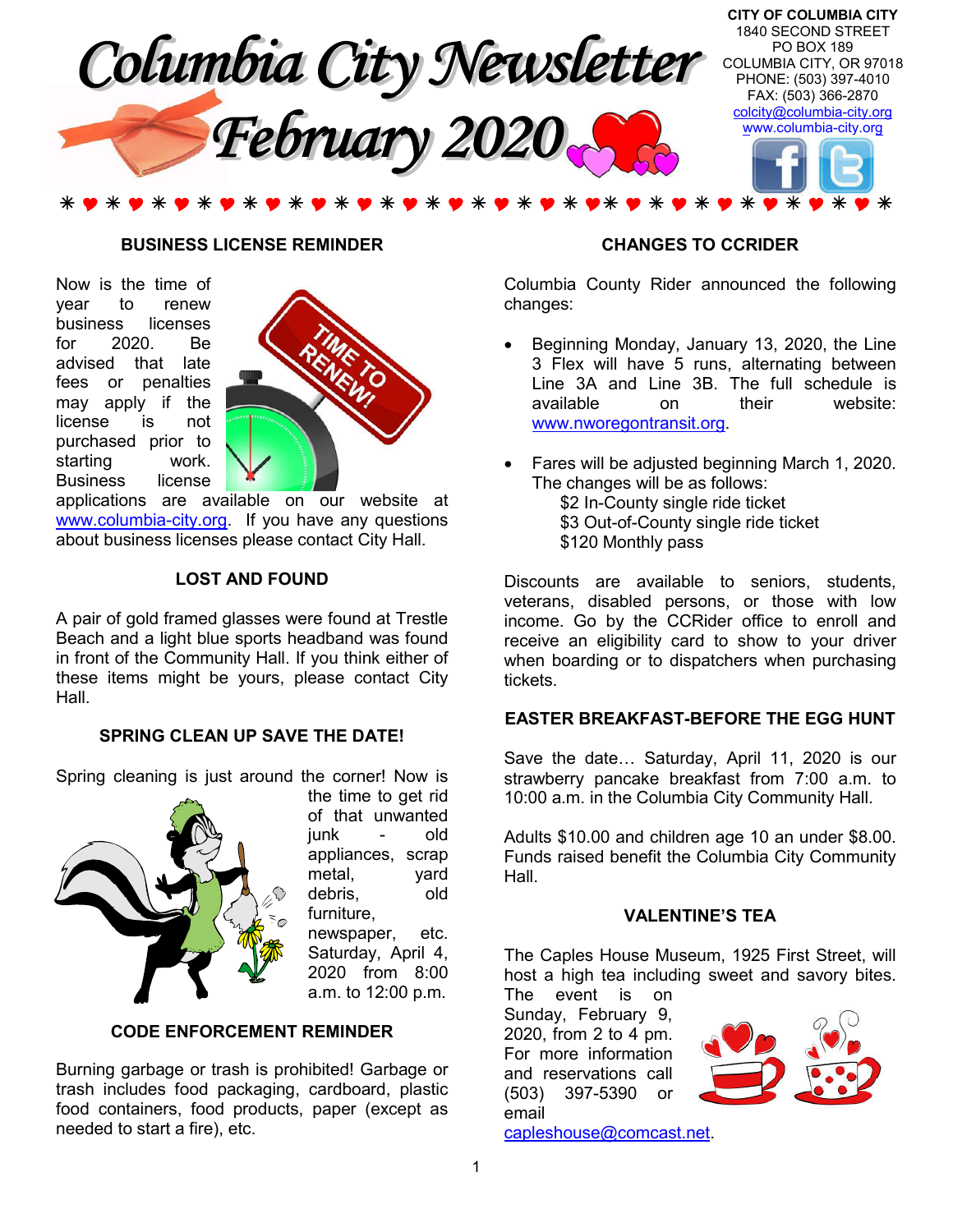# **LIBRARY NEWS**

We are kicking off our  $20<sup>th</sup>$  year as your community library! We held a volunteer training and luncheon at the library on January 14. We welcome people who would like to volunteer in any way.



Volunteering is a great way to meet and visit with others in our community.

Our library has been donating books to support the "Wash and Read" program to put books in the local laundromats. Thank you to Colleen Menze for keeping this current!

**Art in the Library:** Dana Belisle and Bonnie Kelsch will exhibit their work at the library from February 3- 29. Stop by and enjoy!

We are working on a series of speakers. Our first speaker will be Rosemary Jeffries, talking about her travels in the Himalayas. She will speak on Thursday, February 20 at 6:30 pm.

**New Books at the Library:** 75 items were added to the library in the last month, including 10 videos. Noteworthy books include:

*Blowout* by Rachel Maddow (recent best seller) *The Journals of the Expedition Under the Command of Capts. Lewis and Clark (*a lovely two volume complete journal)

*Revolutionary Brothers: Thomas Jefferson, the Marquis de Lafayette* by Tom Chaffin

*Then She Was Gone* by Lisa Jewell (recent best seller)

*Cilka's Journey* by Heather Morris (next book by author of *The Tattooist of Auschwitz,* a best seller*) Criss Cross* by James Patterson (best seller) *Bloody Genius* by John Sandford *Once Upon a River* by Diane Setterfield *Little Secrets* by Anna Snoekstra

#### **New books for younger readers:**

*Doll Bones* by Holly Black (Newbery Honor winner for middle grades) *Ali Cross* by James Patterson *Project Apollo: The Moon Odyssey Explained* by Norman Ferguson

#### **Library Hours:**

Monday and Tuesday 10 am to 2 pm Wednesday and Thursday 3 to 6 pm Saturday 10 am to 2 pm

**Storytime:**

Every Monday at 11 am **Friends of the Library Meeting:** Monday, February  $17<sup>th</sup>$  at 6 pm **Novel Quilters:** Wednesday, February 19<sup>th</sup> at 6:30 pm **Rosemary Jeffries-Travel Presentation:** Thursday, February  $20<sup>th</sup>$  at 6:30 pm **Mystery Book Club:** Wednesday, February  $26<sup>th</sup>$  at 7 pm

**Columbia City Community Library** 2000 Second Street / PO Box 189 503-366-8020 / ccclibrary@live.com

**Reach our book catalog:**

https://columbiacitycommunitylibrary.follettdestiny.com

# **IMAGINE**

Imagine a visitor to Columbia City strolling along one of our beautiful walking paths. They spot an interesting plant and walk toward it to get a closer look. Imagine the joy of stepping on a pile left behind by one of our beloved pets.

Imagine a hard working public works employee faithfully mowing the grass along the walking paths or at the dog park, and dog droppings flying out all over the place. Imagine that fun!

Or instead, imagine dog owners all over Columbia City using the poop bags provide throughout our parks to pick up after their own pooches! Imagine stopping by City Hall to pick

up a roll of bags to make the neighborly practice of picking up after your own dog even easier! (Yes, they are available!). Imagine all the people picking up poop and



keeping Columbia City CRAP Free!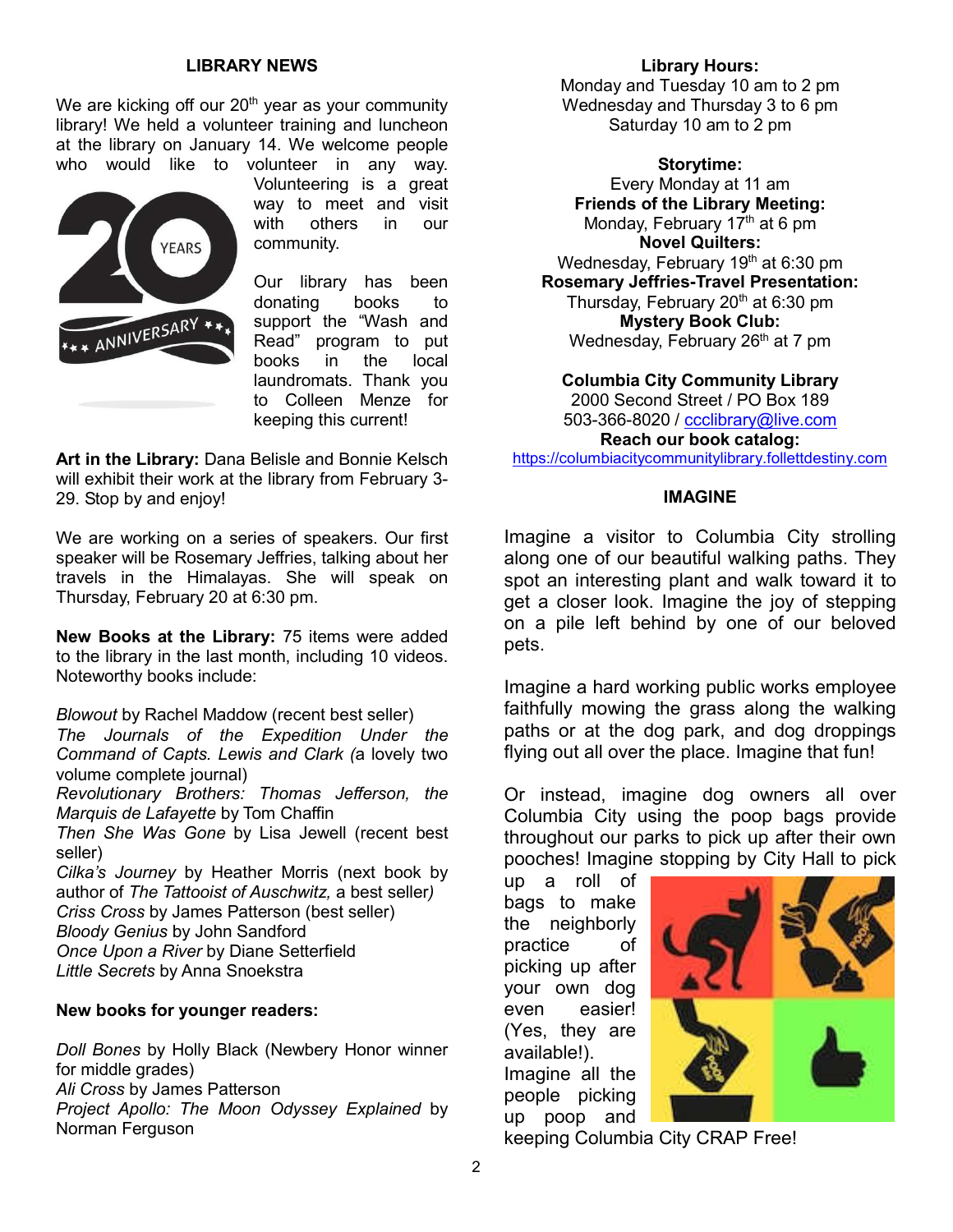# **ROAD KILL SALVAGE PERMITS**

Beginning on January 1, 2019, salvaging deer and elk accidentally struck by a vehicle became legal in Oregon. The exception to this rule is Columbian White Tailed Deer, these animals are NOT to be salvaged! To obtain a free permit, visit https://myodfw.com/articles/roadkill-salvagepermits. Since specific information about salvaging the animal will be needed on the application it is

better to complete it when the job is finished. Applications should be filled out and submitted within 24 hours after salvaging. The permit will arrive via email.



A Law Enforcement Official may find it necessary to humanely dispatch a deer or elk that has been struck by a vehicle. If the officer grants permission for the salvage of this animal, please obtain the officer's name and a case number for ODFW.

After the permit is printed out, sign it, then take it and the head of the animal to the nearest ODFW Field Office within 5 business days. Call ahead to make an appointment. The closest office to Columbia City is at 18330 NW Sauvie Island Rd, Phone: 503.621.3488. Animals with missing or removed antlers are not available for harvest.

ODFW has had issues with posts on Social Media alerting people to available deer for salvage. Do NOT apply for a permit until an animal is actually being salvaged! More information can be found at the link listed.

# **ROAD KILL STEW RECIPE**

Who doesn't like roadkill? Wild meat is free of steroids and additives and the price can't be beat!

This recipe is great for camping!

#### Ingredients:

2 pounds of whatever you ran over on the way to camp (don't forget to get a permit!) 8 cup of water 1 package onion soup mix 2 boullion cubes ½ teaspoon salt ¼ teaspoon pepper 2 minced cloves of garlic 1 diced onion 4 diced potatoes 6 sliced carrots

Directions: Heat a large dutch oven over 24 briquettes. Brown the meat in vegetable oil. Stir in the water, soup mix, bouillon, salt, pepper, garlic and onion. Add 12 more briquettes under, place 6 briquettes on top and simmer for 45 minutes. Then add the carrots and cook for 30 more minutes. Add water any time the stew gets too thick and add more briquettes as needed.

Hint: A guide to roadkill edibility is "How fresh is it? How flat is it?". These are the two main characteristics to check before preparations.

And if you like this recipe, you'll love Moose and Squirrel meatballs!